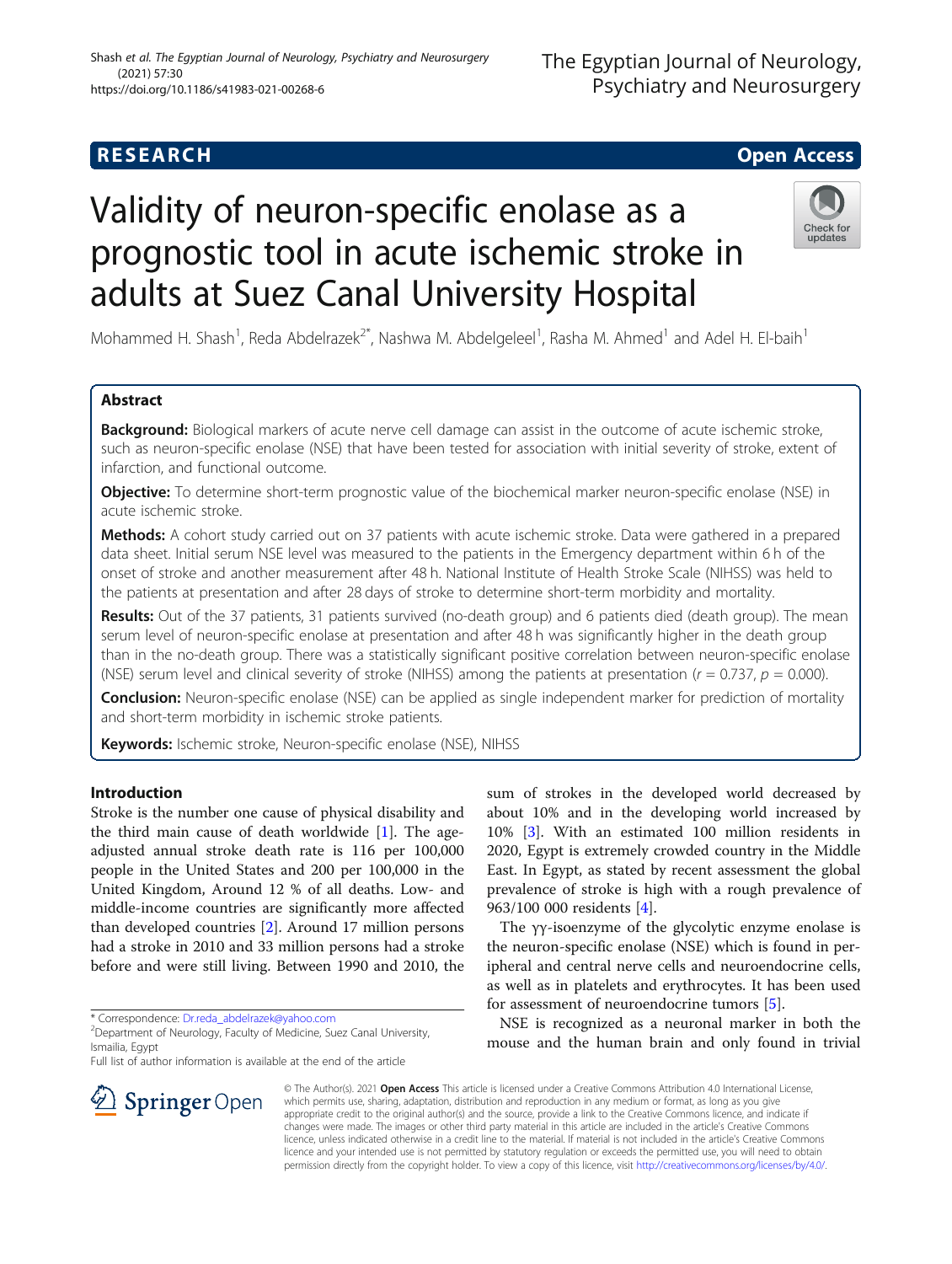<span id="page-1-0"></span>quantities in the blood. Former research has demonstrated liberation of NSE in the early hours by injured neurons, suggesting functional abnormalities or plasma membrane structural disorder due to ischemia of the brain [[6\]](#page-6-0).

Furthermore, NSE has been reported as a neurotrophic factor to promote the persistence of cultured nerve cells in the neocortex of mouse. In the central nervous system, it was known as a "neuronal survival factor" emphasizing the basic relevance of this protein to the metabolism of the nerve cells [[7\]](#page-6-0).

Biological markers of acute nerve cell damage can assist in the outcome acute ischemic stroke. Such as neuron-specific enolase (NSE), that have been tested for association with initial severity of stroke, extent of infarction, and functional outcome [\[8](#page-6-0)].

#### Aim

To determine short-term prognostic value of the biochemical marker neuron-specific enolase (NSE) in an acute ischemic stroke.

#### Methods

This study created as a cohort study and carried out in the Emergency Department (ER). Thirty-seven patients of both genders diagnosed as having acute ischemic stroke clinically and by CT or MRI were included. Patients with a previous stroke that affects the assessment of NIHSS, significant heart, liver, kidney, endocrine and malignant disorders, surgical operations, trauma, or acute organ ischemia in the previous 3 months; chronic inflammatory illnesses; fever or acute infections or inflammatory illnesses were excluded [\[9](#page-6-0)]. All patients did not receive thrombolytic therapy. The study was approved by the faculty of medicine ethical committee. Written, informed consent was obtained from all subjects before inclusion in the study. The study was conducted from January 2018 to January 2019.

All subjects underwent clinical evaluation containing detailed history, complete general, and neurological examination, basic laboratory investigations and assessing different stroke risk factors as diabetes mellitus, hypertension, atrial fibrillation, smoking and history of previous stroke Assessment of ischemic stroke severity by using the NIHSS score [\[10](#page-6-0)] to determine short term morbidity at presentation and after 28 days of stroke for survived patients and before death for the dead patients. Brain neuroimaging using CT scan (Siemens, Balance Somatom, single-slice instrument, Germany) or MRI (1.5 Tesla MR Imager, Achieva, Philips Medical Systems, Best, Netherlands) was carried out for all subjects, The location of infarction (total anterior circulation, partial anterior circulation, lacunar infarction and posterior circulation) was categorized according to the Oxford classification [\[11](#page-6-0)].

Assay of serum Neuron Specific Enolase (NSE); Three ml of venous blood was collected in a red-capped plain vacutainer. Serum was obtained by centrifugation blood

**Table 1** Demographic and clinical characteristics of stroke patients ( $n = 37$ )

|                                | Total $(n = 37)$ | No-death $(n = 31)$ | Death $(n = 6)$  | Test of sig.     | p                                |
|--------------------------------|------------------|---------------------|------------------|------------------|----------------------------------|
| Gender                         |                  |                     |                  |                  |                                  |
| Male                           | 25 (67.6%)       | 23 (74.2%)          | $2(33.3\%)$      | $x^2 = 3.830$    | $FE$ $p = 0.073$                 |
| Female                         | 12 (32.4%)       | 8 (25.8%)           | 4 (66.7%)        |                  |                                  |
| Age (years)                    |                  |                     |                  |                  |                                  |
| Mean $\pm$ SD                  | $55.4 \pm 3.0$   | $55.1 \pm 2.8$      | $56.8 \pm 3.9$   | $t = 1.271$      | 0.212                            |
| Median (Min.-Max.)             | 55.0 (51.0-61.0) | 54.0 (51.0-61.0)    | 58.5 (51.0-60.0) |                  |                                  |
| <b>Risk factors for stroke</b> |                  |                     |                  |                  |                                  |
| Diabetes mellitus              | 16 (43.2%)       | 12 (38.7%)          | 4 (66.7%)        | $\chi^2 = 1.601$ | $FE_p = 0.371$                   |
| Hypertension                   | 13 (35.1%)       | 10 (32.3%)          | $3(50.0\%)$      | $\chi^2 = 0.694$ | $F_{p} = 0.643$                  |
| Atrial fibrillation            | 17 (45.9%)       | 15 (48.4%)          | $2(33.3\%)$      | $x^2 = 0.459$    | $FE_p = 0.667$                   |
| Smoking                        | 20 (54.1%)       | 17 (54.8%)          | $3(50.0\%)$      | $\chi^2 = 0.047$ | $FE$ <sub>D</sub> = 1.000        |
| History of previous stroke     | 20 (54.1%)       | 16 (51.6%)          | 4 (66.7%)        | $x^2 = 0.459$    | $FE$ <sub><i>p</i></sub> = 0.667 |
| <b>Oxford classification</b>   |                  |                     |                  |                  |                                  |
| Total anterior circulation     | 6(16.2%)         | $2(6.5\%)$          | 4 (66.7%)        | $x^2 = 13.416*$  | $F_{p} = 0.003$ <sup>*</sup>     |
| Partial anterior circulation   | 24 (64.9%)       | 22 (71.0%)          | 2 (33.3%)        | $x^2 = 3.124$    | $F_{p} = 0.157$                  |
| Posterior circulation          | 7 (18.9%)        | 7 (22.6%)           | $0(0.0\%)$       | $\chi^2 = 1.671$ | $FE_p = 0.571$                   |
| Lacunar infarction             | $0(0\%)$         | $0(0\%)$            | $0(0\%)$         |                  |                                  |

 $\chi^2$ , chi-square test; FE, Fisher exact; t, Student's t test; p, p value for comparing between the two studied groups

\*Statistically significant at  $p \leq 0.05$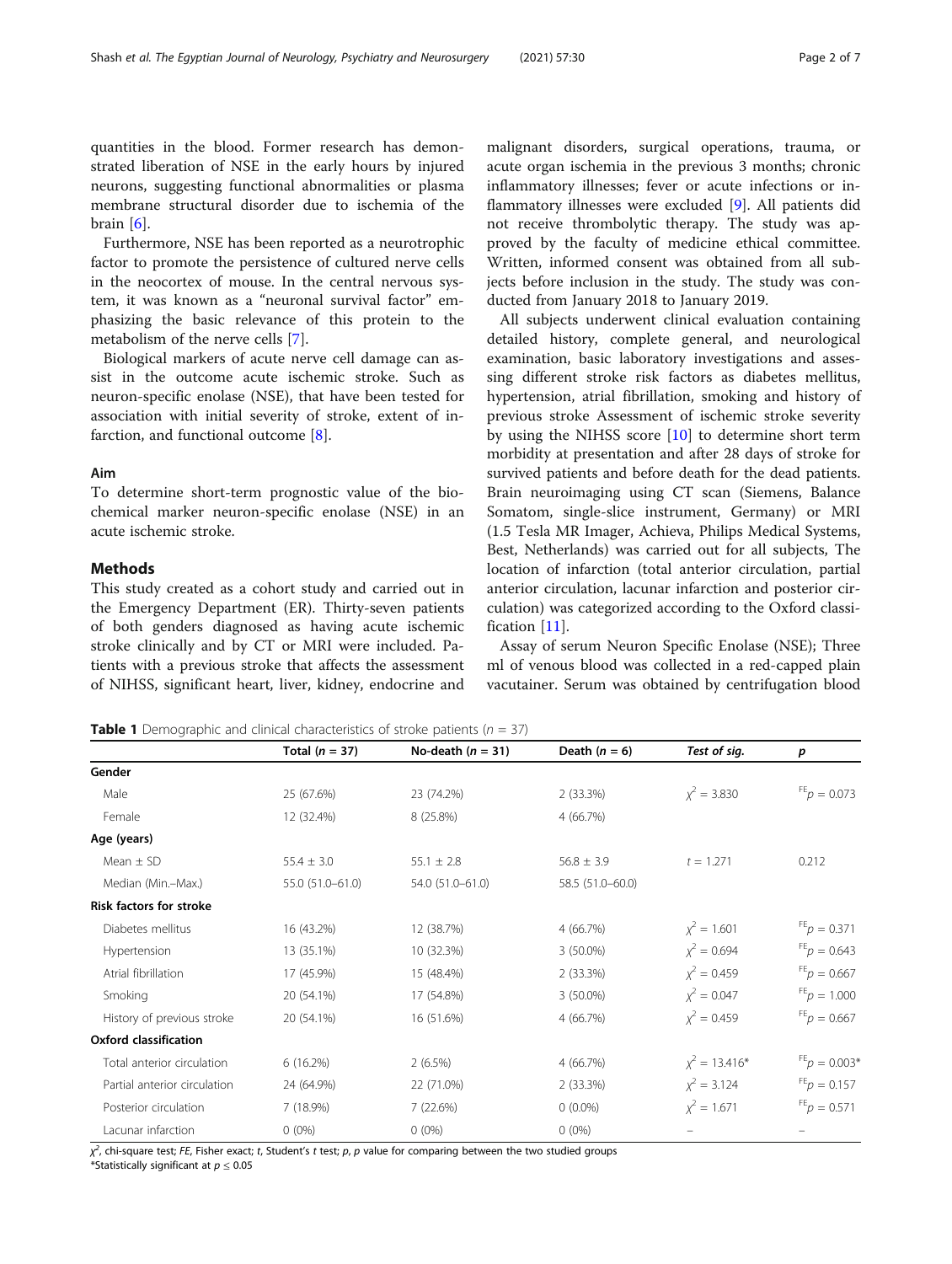| <b>Risk factors for stroke</b> | N  | Age (years)   |               | р      |       |       |
|--------------------------------|----|---------------|---------------|--------|-------|-------|
|                                |    | Min.-Max.     | Mean $\pm$ SD | Median |       |       |
| Diabetes mellitus              | 16 | $51.0 - 60.0$ | $55.8 \pm 3$  | 56     | 0.598 | 0.554 |
| Hypertension                   | 13 | $51.0 - 60.0$ | $56 \pm 3.2$  | 56     | 0.875 | 0.387 |
| Atrial fibrillation            | 17 | $51 - 61$     | $56 \pm 2.87$ | 56     | 1.103 | 0.277 |
| Smoking                        | 20 | $51 - 60$     | $55.3 \pm 3$  | 55     | 0.334 | 0.740 |
| History of previous stroke     | 20 | $51 - 60$     | $55 \pm 3$    | 54     | 0.879 | 0.385 |

**Table 2** Relation between age and risk factors for stroke among the patients ( $n = 37$ )

t, Student's t test;  $p$ ,  $p$  value for association between different categories

at 1900×g at 4 °C for 15min. Serum was removed from the clot during 60 min of collection to bypass leaking of Neuron Specific Enolase from blood cells. Separated serum collected in two aliquots at −70 °C till chemical analysis, the serum samples were collected, and NSE serum levels were identified by the CanAg NSE Enzyme Immunometric Assay (EIA) kit (Fujirebio Diagnostics AB. Sweden).The CanAg NSE EIA is a solid-stage, noncompetitive immunoassay built on two monoclonal (mice-derived) antibodies focused against two different NSE molecule antigenic elements. The monoclonal antibodies (MAb) utilized attach to the enzyme's γ-subunit and thus identify both the form of  $\gamma\gamma$  and the form of αγ. The detection limit of the kit (1 - 150 μg/L) and normal individuals are anticipated to get NSE values below 13 μg/L  $[7-9]$  $[7-9]$  $[7-9]$  $[7-9]$  $[7-9]$ .

Serum NSE level was measured in the patients at Emergency Department at presentation within 6 h of stroke onset and another measurement after 48 hrs.

#### Statistical analysis

Data were gathered and then entered as a spread sheet working for windows office 2010, using Microsoft Excel. In the analysis of data using version 20.0 of the IBM SPSS software package, data was fed to the computer and analyzed (Armonk, NY: Published 2016 by IBM Corp). Data were submitted as tables and graphs, opposed to quantitative data stated as mean and standard

Table 3 Distribution of the patients according to timing of death (day) and cause of death

|                               | No. (%)         |
|-------------------------------|-----------------|
| Timing of death (days)        |                 |
| $Mean + SD$                   | $9.2 + 3.8$     |
| Median (Min.–Max.)            | $8.5(5.0-16.0)$ |
| Cause of death                |                 |
| <b>Brain herniation</b>       | 5 (83.3%)       |
| Hospital acquired pneumonia   | 1(16.7%)        |
| Multiple organ failure        | $0(0\%)$        |
| Use of mechanical ventilation | $(0\%)$         |

deviation using t test and Wilcoxon signed-rank tests. Chi-square (Fisher) and Mann-Whitney tests were applied to compare the number and percentage of the qualitative data presented. ROC-curve was used to evaluate the cutoff point for the marker, the area of more than 50 percent offers adequate performance and the area of the best performance is around 100 percent for the test.

#### Results

Out of the 37 patients involved in this study, 31 patients survived and 6 patients died. So, all the study variables were compared in the two groups: no-death group and death group.

The age of the no-death group varied between 51 and 61 years with a mean (55.1  $\pm$  2.8) and of the death group varied between 51 and 60 years with a mean  $(56.8 \pm 3.9)$ . Twenty-three subjects (74.2%) are males and 8 (25.8%) are females in the no-death group, while in the death group, 2 subjects (33.3%) are males and 4 subjects (66.7%) are females. There was no statistically significant difference in age and gender between the two groups (Table [1\)](#page-1-0).

Regarding the different risk factors for strokes in the current study as having diabetes mellitus, hypertension, atrial fibrillation, smoking, and history of previous stroke, no significant difference between death and nodeath groups was observed ( $p = 0.371, 0.643, 0.667, 1.00$ ) and 0.667) respectively. For the clinical presentations of the patients, they were classified by Oxford classification which shows more affection of the anterior circulation than the posterior circulation among the patients with the total anterior circulation more significantly affected in the death group than the no-death group ( $p = 0.003$ ) (Table [1](#page-1-0)). The distribution of the different risk factors for strokes according to the age is shown in Table 2.

The timing of death ranged between 5 and 16 days with a mean (9.2  $\pm$  3.8). Brain herniation was the main cause of death 5 (83.3%) followed by hospital-acquired pneumonia 1 (16.7%) (Table 3).

In the death group at presentation, the mean total NIHSS score was significantly higher  $(23.5 \pm 3.1)$  than in the no-death group  $(15.1 \pm 3.5)$   $(P < 0.001)$ . Also, the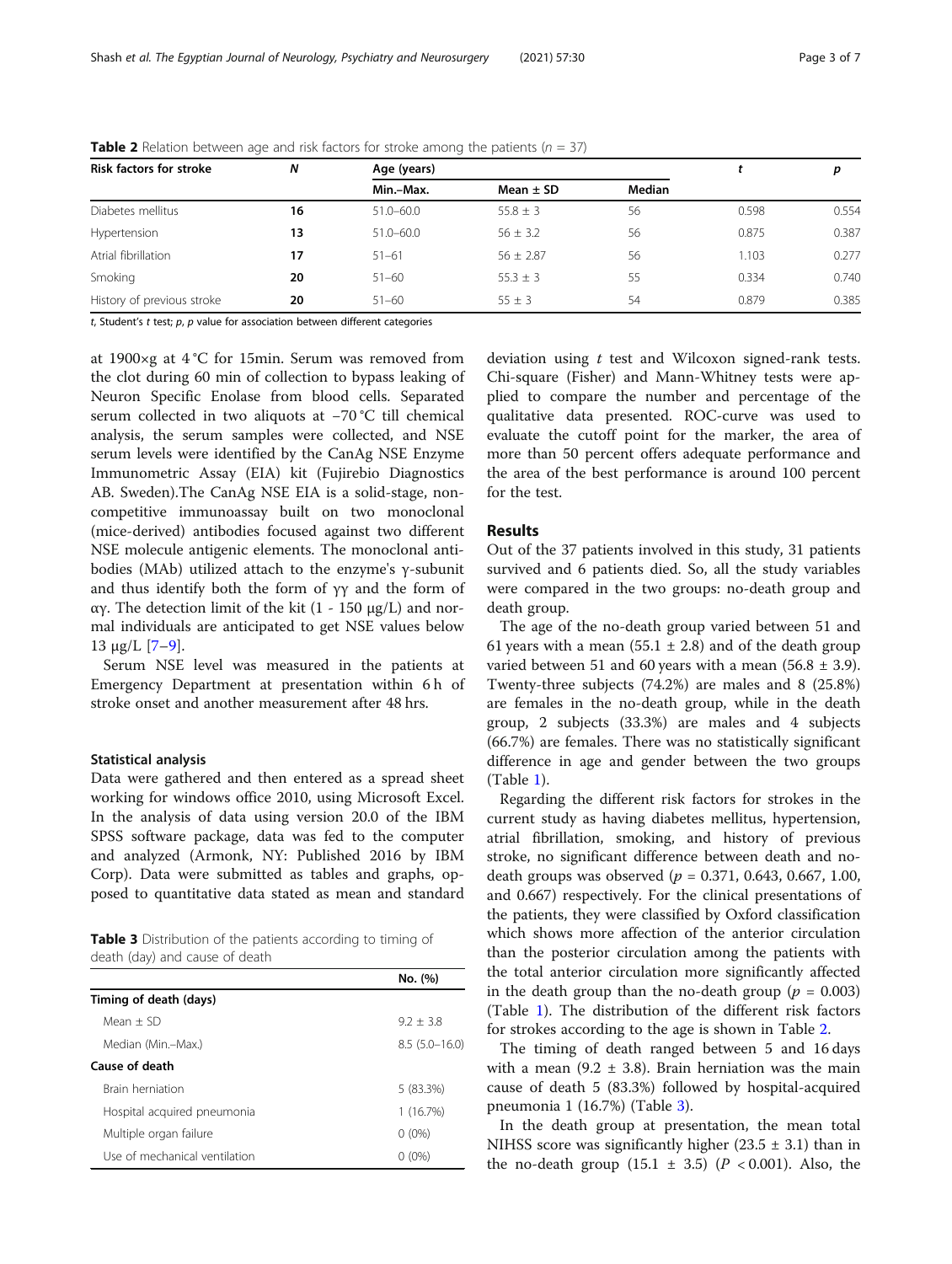| Table 4 Comparison between the serum level of neuron-specific enolase (NSE) and the clinical severity of stroke (NIHSS) among the |  |  |  |  |  |  |  |
|-----------------------------------------------------------------------------------------------------------------------------------|--|--|--|--|--|--|--|
| patients ( $n = 37$ )                                                                                                             |  |  |  |  |  |  |  |

|                                   | Total $(n = 37)$ | No-death $(n = 31)$ | Death $(n = 6)$  | Test of sig.       | p                                |
|-----------------------------------|------------------|---------------------|------------------|--------------------|----------------------------------|
| <b>NSE</b> at presentation        |                  |                     |                  |                    |                                  |
| Mean $\pm$ SD                     | $24.9 \pm 8.8$   | $23.1 \pm 8.1$      | $34.5 \pm 6.2$   | $U = 30.50*$       | $0.007*$                         |
| Median (Min.-Max.)                | 27.8 (12.7-42.1) | 26.7 (12.7-35.3)    | 36.6 (26.8-42.1) |                    |                                  |
| NSE at 48 h                       |                  |                     |                  |                    |                                  |
| Mean $\pm$ SD                     | $24.0 \pm 8.4$   | $22.3 \pm 7.7$      | $33.0 \pm 5.5$   | $U = 27.0*$        | $0.005*$                         |
| Median (Min.-Max.)                | 27.2 (11.6-41.0) | 24.4 (11.6-33.5)    | 33.2 (25.7-41.0) |                    |                                  |
| $z_{p_1}$                         | $0.002*$         | $0.013*$            | $0.046*$         |                    |                                  |
| <b>NIHSS at presentation</b>      |                  |                     |                  |                    |                                  |
| Moderate stroke (5-15)            | 15 (40.5%)       | 15 (48.4%)          | $0(0.0\%)$       | $x^2 = 4.883$      | $FE$ <sub><i>p</i></sub> = 0.063 |
| Moderate to severe stroke (16-20) | 17 (45.9%)       | 15 (48.4%)          | 2 (33.3%)        | $x^2 = 0.459$      | $FE_p = 0.667$                   |
| Severe stroke ≥ 21                | 5 (13.5%)        | $1(3.2\%)$          | 4 (66.7%)        | $x^2 = 17.311*$    | $FE$ $p = 0.001*$                |
| Mean $\pm$ SD                     | $16.4 \pm 4.6$   | $15.1 \pm 3.5$      | $23.5 \pm 3.1$   | $t = 5.517*$       | $< 0.001*$                       |
| Median (Min.-Max.)                | 16.0 (10.0-28.0) | 16.0 (10.0-22.0)    | 24.0 (20.0-28.0) |                    |                                  |
| NIHSS at 28 days                  |                  |                     |                  |                    |                                  |
| Moderate stroke (5-15)            | 20 (54.1%)       | 20 (64.5%)          | $0(0.0\%)$       | $x^2 = 8.425^*$    | $F_{p} = 0.005*$                 |
| Moderate to severe stroke (16-20) | 11 (29.7%)       | 11 (35.5%)          | $0(0.0\%)$       | $\chi^2 = 3.030^*$ | $FE_p = 0.151$                   |
| Severe stroke $\geq$ 21           | 6(16.2%)         | $0(0.0\%)$          | 6 (100.0%)       | $x^2 = 37.0^*$     | $FE_{p}$ < 0.001*                |
| Mean $\pm$ SD                     | $15.6 \pm 5.8$   | $13.7 \pm 3.8$      | $25.7 \pm 3.2$   | $t = 7.152*$       | $< 0.001*$                       |
| Median (Min.-Max.)                | 14.0 (7.0-30.0)  | 13.0 (7.0-20.0)     | 26.0 (22.0-30.0) |                    |                                  |
| ${}^{\rm t}$ p <sub>1</sub>       | $0.008*$         | $< 0.001*$          | $0.003*$         |                    |                                  |

 $\chi^2$ , chi-square test; FE, Fisher exact; t, Student's t test; U, Mann-Whitney test; p, p value for comparing between the two studied groups; <sup>t</sup>p, p value for paired t test for comparing between two studied periods in each group and total; <sup>z</sup>p, p value for Wilcoxon signed-rank test for comparing between two studied periods in each group and total; NSE, neuron-specific enolase; NIHSS, National Institutes of Health Stroke Scale

\*Statistically significant at  $p \leq 0.05$ 

mean total NIHSS score at 28 days was significantly higher in the death group (25.7  $\pm$  3.2) than in the nodeath group  $(13.7 \pm 3.8)$   $(P < 0.001)$  (Table 4).

The neuron-specific enolase mean serum level at presentation was significantly elevated in the death group  $(34.5 \pm 6.2)$  than in the no-death group  $(23.1 \pm 8.1)$  (P = 0.007). Also, the neuron-specific enolase mean serum level after 48 h was significantly elevated in the death group (33.0  $\pm$  5.5) than in the no-death group (22.3  $\pm$ 7.7)  $(P = 0.007)$  (Table 4).

|                         | <b>Table 5</b> Correlation between the serum level neuron-specific |
|-------------------------|--------------------------------------------------------------------|
|                         | enolase (NSE) and the clinical severity of stroke (NIHSS) among    |
| the patients $(n = 37)$ |                                                                    |

| <b>NIHSS</b> | <b>NSE</b> at presentation |          |  |  |  |  |
|--------------|----------------------------|----------|--|--|--|--|
|              | $r_{\rm s}$                | D        |  |  |  |  |
| <b>Total</b> | 0.737                      | $0.000*$ |  |  |  |  |
| No death     | 0.685                      | $0.03*$  |  |  |  |  |
| Death        | 0.853                      | $0.000*$ |  |  |  |  |

rs, Spearman coefficient; NSE, neuron-specific enolase; NIHSS, National Institutes of Health Stroke Scale

\*Statistically significant at  $p \leq 0.05$ 

There was a statistically significant positive correlation between NSE serum level and clinical severity of stroke (NIHSS) among the patients at presentation ( $r = 0.737$ ,  $p$ ) = 0.000), and this positive correlation was higher in the death group than in the no-death group ( $r = 0.853$ ,  $p =$ 0.000, and  $r = 0.685$ ,  $p = 0.03$ , respectively) (Table 5).

The NSE serum level cutoff value to anticipate mortality at presentation was > 33.45 with sensitivity 66.67% and specificity 96.77%. The cutoff value of NSE serum level to predict mortality at 48 h was > 31.04 with sensitivity  $66.67\%$  and specificity  $93.55\%$  (Table [6\)](#page-4-0) (Fig. [1](#page-4-0)). The NIHSS cutoff value to anticipate mortality at presentation was > 19 with a sensitivity 100% and a specificity 90.32% (Table [6\)](#page-4-0) (Fig. [2](#page-5-0)).

# **Discussion**

The current study assesses the role of NSE as a biomarker to evaluate injury of brain parenchyma in ischemic stroke therefore tracking the progression of the illness. It is necessary to have brain markers highly sensitive to be detected in blood rather than the CSF. Since samples of blood can be taken routinely and independently of elevated intracranial tension.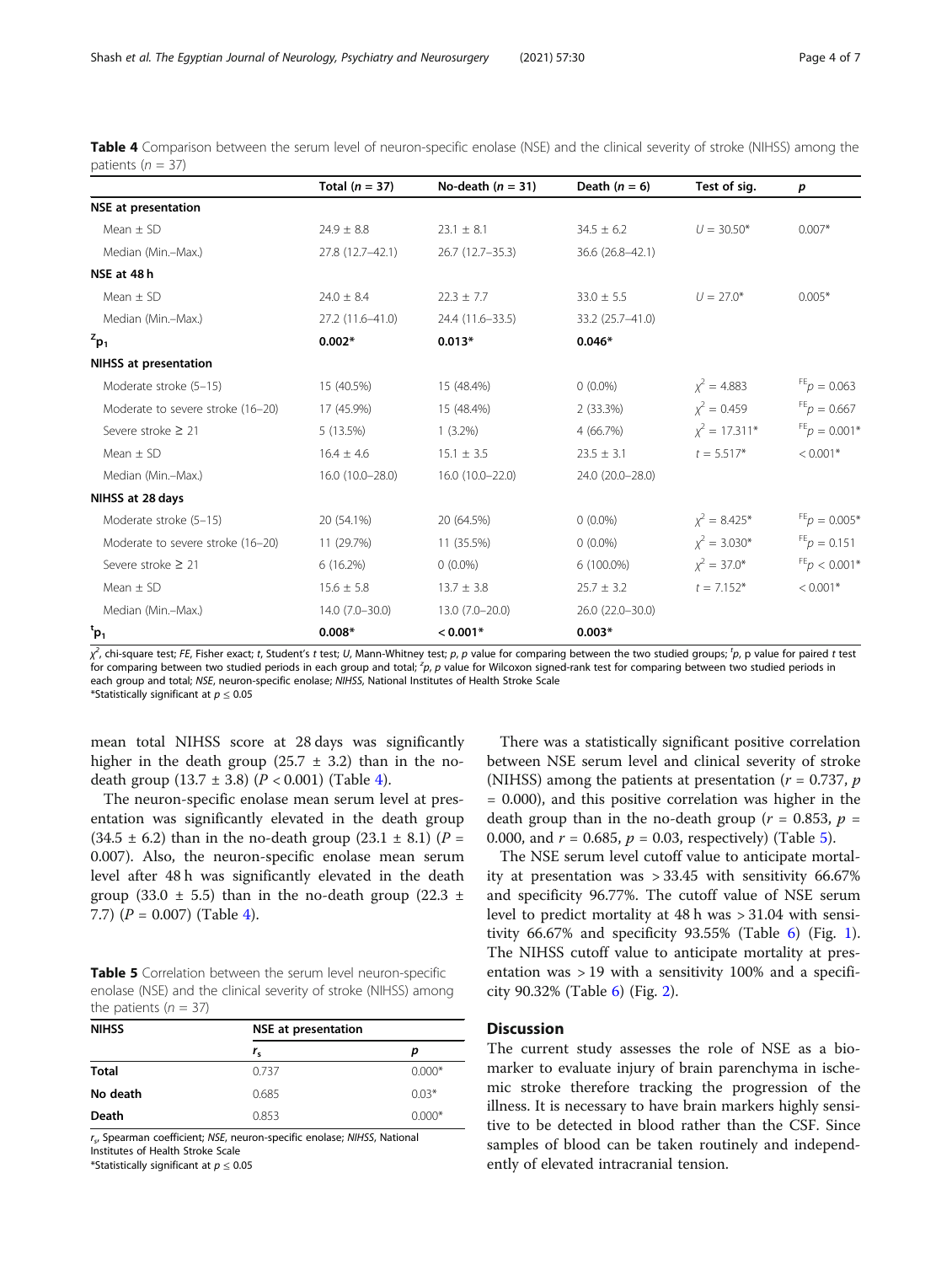| $\sim$ $\sim$ $\sim$<br>___ |            |           |                 |         |             |                    |            |            |  |
|-----------------------------|------------|-----------|-----------------|---------|-------------|--------------------|------------|------------|--|
| <b>NSE</b>                  | <b>AUC</b> |           | 95% C.I         | Cutoffª | Sensitivity | <b>Specificity</b> | <b>PPV</b> | <b>NPV</b> |  |
| <b>NSE at presentation</b>  | 0.836      | $0.010*$  | $0.642 - 1.030$ | > 33.45 | 66.67       | 96.77              | 80.0       | 93.7       |  |
| NSE at 48 h                 | 0.855      | $0.007*$  | $0.690 - 1.019$ | > 31.04 | 66.67       | 93.55              | 66.7       | 93.5       |  |
| NIHSS at presentation       | 0.978      | $10.001*$ | 0.938-1.019     | > 19    | 100.0       | 90.32              | 66.7       | 100.0      |  |

<span id="page-4-0"></span>Table 6 Agreement (sensitivity, specificity) for serum level of neuron-specific enolase (NSE) and clinical severity of stroke (NIHS S)predict mortality  $(n = 6)$ 

AUC, area under a curve; p value, probability value; CI, confidence intervals; NPV, negative predictive value; PPV, positive predictive value; NSE, neuron-specific enolase; NIHSS, National Institutes of Health Stroke Scale

\*Statistically significant at  $p \leq 0.05$ 

<sup>a</sup>Cutoff was chosen according to Youden index

In our study, we found that serum NSE levels in stroke patients in the death group were detected at presentation within 6 hrs. and 48hrs. after admission were significantly elevated than the no death group. This was consistent with Bharosay and colleagues [\[12](#page-6-0)] who reported that the mean NSE serum level was significantly elevated in stroke patients (P < 0.001) relative to controls.

As NSE present in the cytoplasm of neuronal cells, its presence in the serum at significant high levels indicates neuronal damage according to Bharosay and colleagues [[12\]](#page-6-0) who reported that endothelial cell death disrupts the blood brain barrier during stroke, and the released cytoplasmic contents from damaged brain tissues

disseminate through it. On the other hand, Fassbender and colleagues [\[13](#page-6-0)], Casmiro and colleagues [\[14](#page-6-0)], and Anand and Stead [[15\]](#page-6-0), in their researchs, reported that serum NSE levels are less sensitive, scarcely exceeding the reference value, and a larger degree of damage is needed to yield a reliably detectable differences. This can be demonstrated by the timing of the sample's withdrawal; also, the use of different kits.

In our study, stroke severity was assessed using NIHSS, and It was found a strong positive correlation existed between NIHSS scores and serum NSE levels at presentation. this positive correlation was higher in the death group than in the no death group, Patients with higher NIHSS were found to have significantly higher

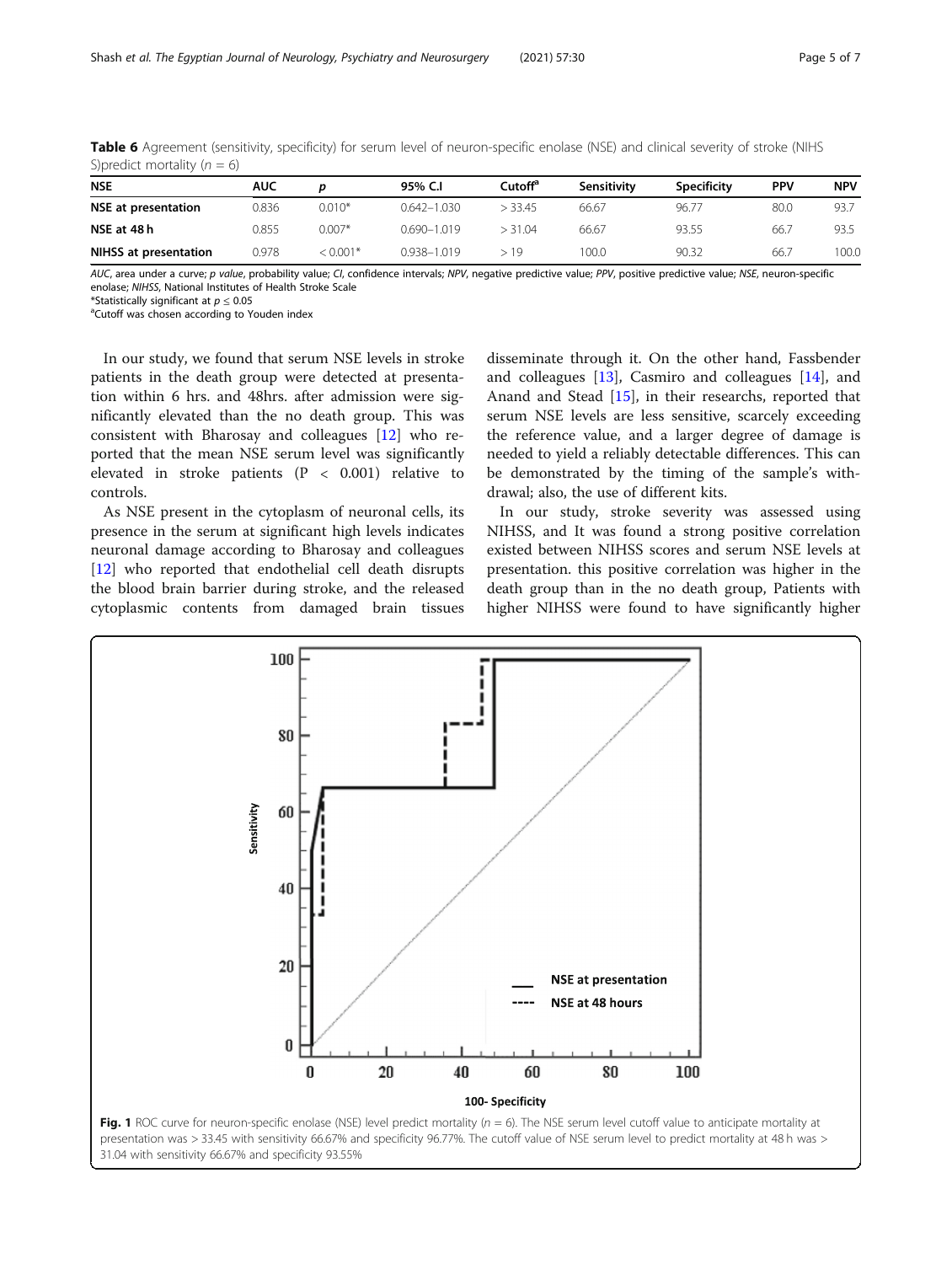NSE levels compared with those with lower NIHSS. Such findings are consistent with the study conducted by Brea and colleagues [[16\]](#page-6-0) who stated that the peak serum NSE concentration associated with stroke severity was at admission assessed by the NIHSS (P=0.0001). Jauch and colleagues [[17](#page-6-0)] also reported that higher 24 hrs. maximum NSE concentrations were associated with higher baseline NIHSS scores (P=0.032).

Ergün and colleagues [[18](#page-6-0)], Wunderlich and colleagues [[19\]](#page-6-0), and Oh and colleagues [\[20](#page-6-0)] also confirmed that higher serum NSE levels associated with worse clinical outcomes. Wunderlich and colleagues [[19\]](#page-6-0) noted that serum NSE levels were expected to rise as infarction progressed and NSE released from brain tissue (P< 0.001). As the recovery depends on the stroke initial severity, at admission time, patients with higher serum NSE levels were more subjected to poor neurological outcome (P<0.001). the NSE serum concentrations were highly correlated with the degree of NIHSS-assessed neurological severity. The early serum NSE levels associated with the NIHSS score at admission  $(P= 0.002)$  Additionally, according to González and colleagues [\[21](#page-6-0)], serum NSE levels were correlated to the level of recovery and functional outcome neurological state at 60 days. This was consistent with Singh and colleagues [[22](#page-6-0)] and Pandey and colleagues [[23](#page-6-0)] who stated that in their studies, NSE is associated with the extent of neurological

dysfunction ( $P=0.001$ ) as we found in this study ( $P<$ 0.001).

The NIHSS total score is more dependable in predicting the outcome of stroke, which is specifically more sensitive and specific than both measurements. This study shows that the NIHSS scoring system is more specific and sensitive compared to the NSE serum levels either on presentation or after 48 hrs. as a predictor of the outcome of stroke. So in patients with acute ischemic stroke, NSE is a strong biochemical predictor of functional outcome, and our research indicates that although the exact size of the infarction was not reliably determined, the initial NSE levels correlated properly with the degree of stroke severity.

The limitations of this study were the existence of patients acutely in ER within the first 6hours, no available biochemical marker valid for the prognosis of stroke to compare with and the cost of the NSE kits and its availability at ER.

### Conclusion

Neuron-specific enolase (NSE) can be applied as single independent marker for prediction of mortality and short-term morbidity in ischemic stroke patients. However, to develop those observations more firmly, larger studies with serial estimation of NSE are required.

<span id="page-5-0"></span>